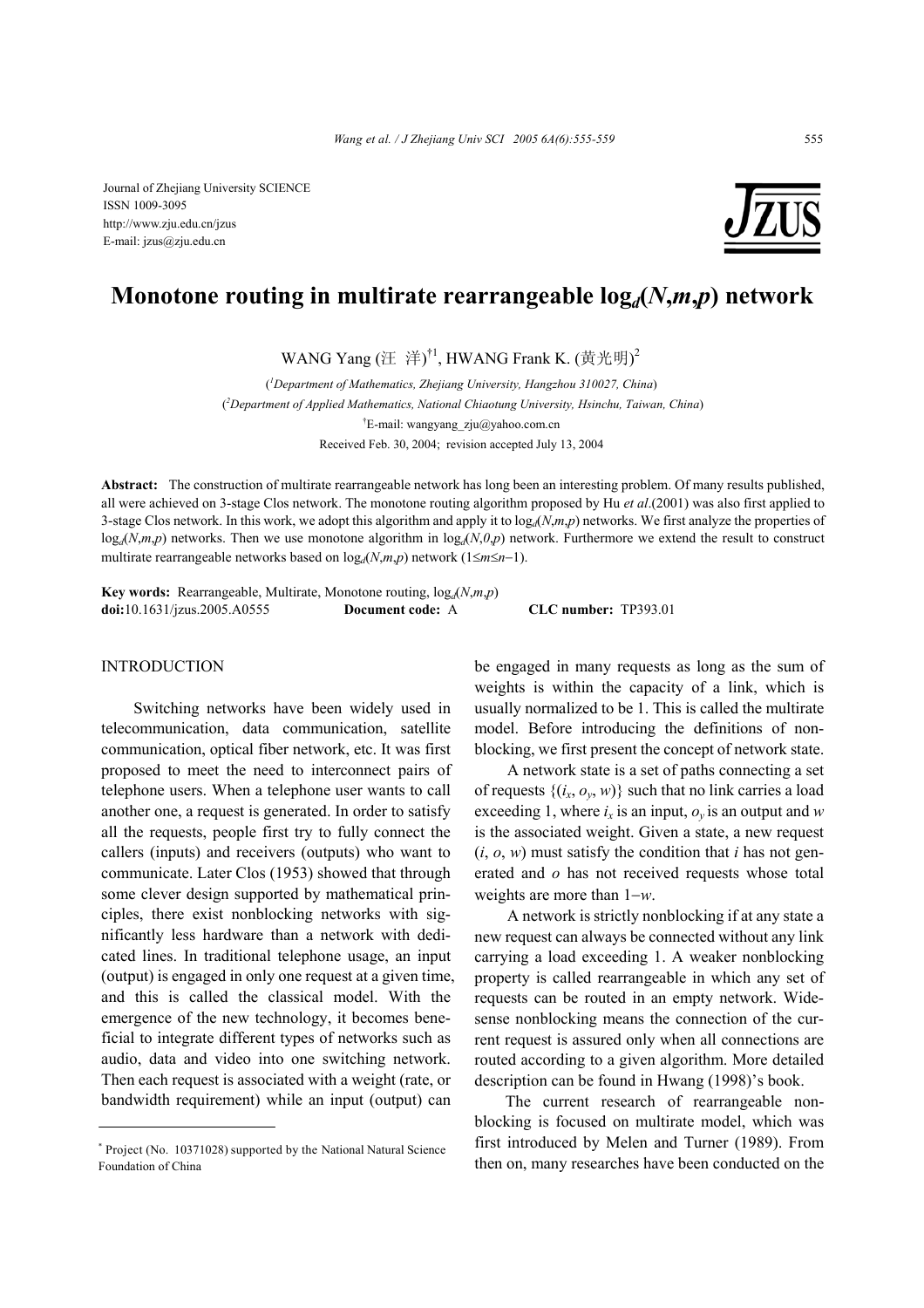3-stage Clos network.

Chung and Ross (1991) conjectured that *C*(*n*, 2*n*−1, *r*) is multirate rearrangeable for restricted traffic; that is, all the requests have weights selected from a finite set  $p_1, p_2,..., p_k$  where  $1 \ge p_1 > p_2 > ... > p_k > 0$  and *p<sub>i</sub>* is an integer multiple of  $p_k$  for  $1 \leq i \leq k-1$ .

Du *et al*.(1999) obtained an upper bound and a lower bound for  $m(n,r)$ , which is the number of middle stage switches and is sufficient to guarantee the multirate rearrangeability of *C*(*n*, *m*, *r*). They proved that

$$
\lceil 1 \ln/9 \rceil \le m(n,r) \le 4 \ln/16 + O(1).
$$

Lin *et al*.(1999) showed that the Chung-Ross conjecture holds given a restricted discrete bandwidth where the rates satisfy the semi-nested condition, i.e. *w*<sub>1</sub>>*w*<sub>2</sub>>…>*w*<sub>*i*-1</sub>>1/2≥*w<sub>i</sub>*>*w<sub>i+1</sub>>…>w<sub>k</sub>* and *w<sub>i</sub>* is an integer multiple of  $w_{i+1}$  for  $i≤j≤k-1$ .

Hu *et al*.(2001) studied the monotone routing algorithm and proved that using this strategy

$$
m(n,r) \le 2n+1, n=2,3,4
$$
  
 
$$
m(n,r) \le 2n+3, n=5,6
$$

Ngo (2003) proposed the grouping algorithm and obtained the following result

$$
m(n,r) \leq \left\lfloor 2n + r - \frac{n+r}{2^{k-1}} \right\rfloor.
$$

Ngo and Vu (2003) improve further both the lower bound and upper bound. They obtained

$$
\lceil 5n/4 \rceil \leq m(n,r) \leq 2n-1+\lceil (r-1)/2 \rceil.
$$

Clos network is one of the most widely used switching networks, although there are also many other multistage interconnecting networks that have been universally applied, such as  $BY<sub>d</sub><sup>-1</sup>(n,m)$ ,  $log_d(N,m,p)$ , etc. In this paper we make an attempt to extend the monotone routing algorithm proposed by Hu *et al*.(2001) to log*d*(*N*,*m*,*p*) network. In the second section, we show some properties of  $log_d(N,m,p)$ network, and present the main results in the third section.

#### log*d*(*N*,*m*,*p*) NETWORK

 $log_d(N,0,p)$  network was first proposed by Lea (1991). Then Shyy and Lea (1991) extended it to  $log_d(N,m,p)$  network. The  $log_d(N,m,p)$  network has an input (output) stage consisting of  $N=d^n \, 1 \times p \, (p \times 1)$ crossbars, and *p* copies of *d*-nary *m*-extra-stage, 1≤*m*≤*n*−1 inverse banyan network  $BY_d^{-1}(n, m)$ , where each input and output crossbar is connected to every copy of  $BY<sub>d</sub><sup>-1</sup>(n,m)$  (see Hwang (1998) for terminology). In Fig.1,  $log_2(8,1,3)$  is presented.



**Fig.1**  $log_2(8,1,3)$ 

Consider a request from input *i* to output *o* in  $log_d(N,0,p)$ . Then the  $(i,o)$  channel graph is simply the path from *i* to *o* consisting of  $n+1$  links  $L_0, L_1, \ldots, L_n$ . path from  $i' \neq i$  to  $o' \neq o$  is called a *j*-intersecting path if it contains *Lj*. Hence a *j*-intersecting path blocks the original (*i*,*o*) path. Note that a path can be both *j*-intersecting and *j*′-intersecting. An input is called a *j*-intersecting input if it can generate a *j*-intersecting path. Clearly, a *j*-intersecting input is also a *j*′-intersecting input for *j*<*j*′≤*n*−1. Similarly, an output is *j*-intersecting if it can end a *j*-intersecting path. A *j*-intersecting output is also a *j*′-intersecting output for 1≤*j*′<*j*. Define

> |*Ij*|: numbers of *j*-intersecting inputs, |*Oj*|: numbers of *j*-intersecting outputs.

Then

$$
|I_j|=d^j, \ |O_j|=d^{n-j}.
$$

When considering the intersection of the *j*-link of the  $(i, o)$  path, we notice that both  $I_i$  and  $O_i$  can block it.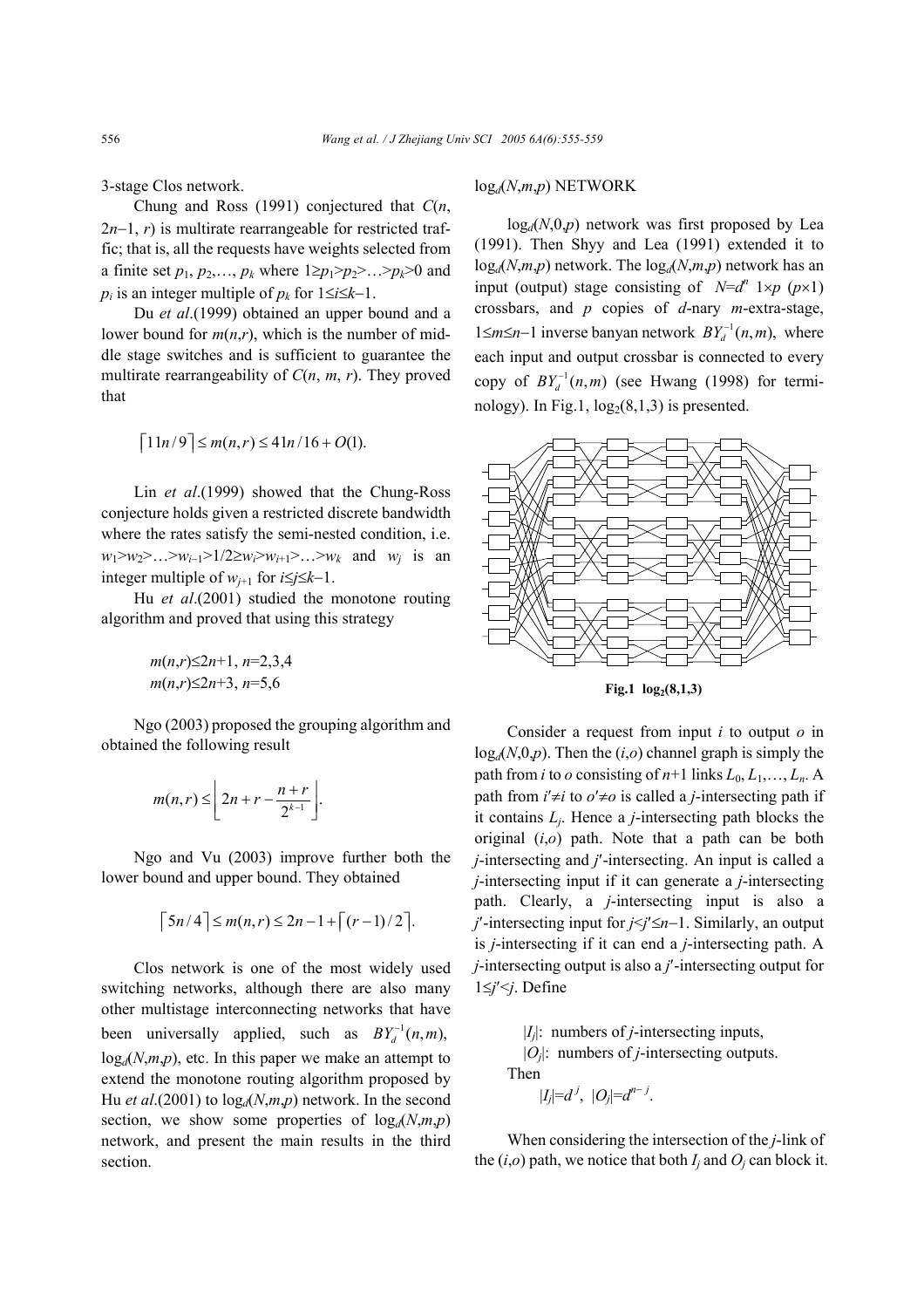What is more, if the requests originated from  $I_i$  choose to block the  $j$ -link, they must arrive at  $O_j$ . Hence, when  $j < [(n-1)/2]$ , we just consider the  $I_i$  that will intersect rather than  $O_j$ , since  $|I_j| \leq |O_j|$ ; on the other hand, when  $j > [(n-1)/2]$ , we only focus on  $O_i$  that will intersect rather than  $I_i$ , since  $|I_i| > |O_i|$ . This property will be used in the next section.

When  $log_d(N,m,p)$  (1≤*m*≤*n*−1) is considered, the intersection will be more complicated. Consider a request from input *i* to output *o* in  $log_d(N,m,p)$ . The  $(i, o)$  channel graph is a union of  $d^m$  paths from *i* to *o* each consisting of  $n+m+1$  links  $L_0, L_1, ..., L_{n+m}$ . We still use the concept of *j*-intersecting, and it is not difficult to find that there are  $d^k L_k$  ( $L_{n+m-k}$ ) for 1≤*k*≤*m*, *d*<sup>*m*</sup> *L<sub>i</sub>* for  $m+1 \leq j \leq n-1$ . Thus, intersecting an *L<sub>k</sub>* (1≤*k*≤*m*, *n*≤*k*≤*n*+*m*−1) will block 1/*d*<sup>*k*</sup> middle copy, while intersecting an  $L_k$  ( $m+1 \le k \le n-1$ ) will block  $1/d^m$  middle copy.

#### MAIN RESULTS

In this section, we first use monotone routing in  $log_d(N,0,p)$ , and then extend it to  $log_d(N,m,p)$ (1≤*m*≤*n*−1).

Monotone routing: sort all weights in nonincreasing order and route the requests one by one whenever a connection can be found.

Define a linear system 1  $(d^{1/2-1},k)$ *n*  $I(d^{\left[\frac{n-1}{2}\right]},k)$  with 1  $^{2}$  + 1, *n*  $k \geq d^{\left\lceil \frac{n-1}{2} \right\rceil} + 1$ , consisting of  $d^{\left\lceil \frac{n-1}{2} \right\rceil}$ 2 *n*  $d^{\left[\frac{n-1}{2}\right]} + k$  inequalities as follows,

$$
\begin{cases} x_1^j + x_2^j + \dots + x_{d}^j = x_1^0 > 1 & \text{for } j = 1, 2, \dots, k. \end{cases} (1)
$$

$$
\begin{vmatrix} x_1^0 + x_1^1 + x_1^2 + \dots + x_1^{d^{i-2}} + \dots + x_1^k \le 1 \\ x_i^1 + x_i^2 + \dots + x_i^{d^{i-1}} + \dots + x_i^k \le 1 \\ \text{for} \quad i = 2, 3, \dots, d^{\left[\frac{n-1}{2}\right]} . \end{vmatrix}
$$
 (2)

where

$$
x_i^j(x_i^j - x_1^0) \ge 0 \text{ for } 1 \le i \le d^{\left[\frac{n-1}{2}\right]}, \quad 1 \le j \le k. \tag{3}
$$

**Theorem 1**  $log_d(N,0,2k-1)$  is multirate rearrangeable under monotone routing if and only if 1 *n*  $I(d^{\left[\frac{n-1}{2}\right]},k)$  has no solution.

 $(d^{1/2-1},k)$ 

**Proof** By contradiction, suppose  $log_d(N,0,2k-1)$  is not multirate rearrangeable under monotone routing, and that the first request that could not be routed is from input *I* to output *J* with weight *w*. A link carrying a load larger than 1 is called saturated.

We know that in the log*d*(*N*,0,2*k*−1) network, there exists only one path for the connection *I*−*J* in every middle copy and thus we have 2*k*−1 paths in total. Divide the single path in every copy into two parts: the left part from *L*<sub>1</sub> to  $L_{\left[\frac{n-1}{2}\right]}$  and the right part 2

from  $L_{\left[\frac{n-1}{2}\right]+1}$  $\frac{n-1}{2}$  + to  $L_{n-1}$ . If the path is blocked in a copy,

then there must either be a link in the left part or in the right part that is saturated.

Since there are 2*k*−1 copies in total, there are either *k* copies each having a saturated link in the left part or *k* copies having a saturated link in the right part. Without loss of generality we assume the first case happens. Then, as we have discussed in the preceding section, only  $I_{\lceil n-1\rceil}$  $I_{\left[\frac{n-1}{2}\right]}$  is concerned. That is, 1 2 *n*  $d^{\left\lceil \frac{n-1}{2} \right\rceil}$  inputs should be considered. We label them from 1 to 1 2 *n*  $d^{\left[\frac{n-1}{2}\right]}$  and assume that  $(I, J, w)$  is from the first input to the first output, and that its weight is  $x_0^1$ . Let  $x_i^j$  be the weight of the request from the *i*th input routing through the *j*th center copy. Then, we have

$$
\sum_{i=1}^{\left[\frac{n-1}{2}\right]} x_i^j > 1 - w \quad \text{for} \quad j = 1, 2, \dots, k.
$$

That is Eq.(1). From the restriction on the capacity we have

$$
\begin{cases} x_1^0 + x_1^1 + x_1^2 + \dots + x_t^{d^{\left[\frac{n-1}{2}\right]}} + \dots + x_1^k \le 1 \\ x_i^1 + x_i^2 + \dots + x_t^{d^{\left[\frac{n-1}{2}\right]}} + \dots + x_t^k \le 1 \\ \text{for} \quad i = 2, 3, \dots, d^{\left[\frac{n-1}{2}\right]} .\end{cases}
$$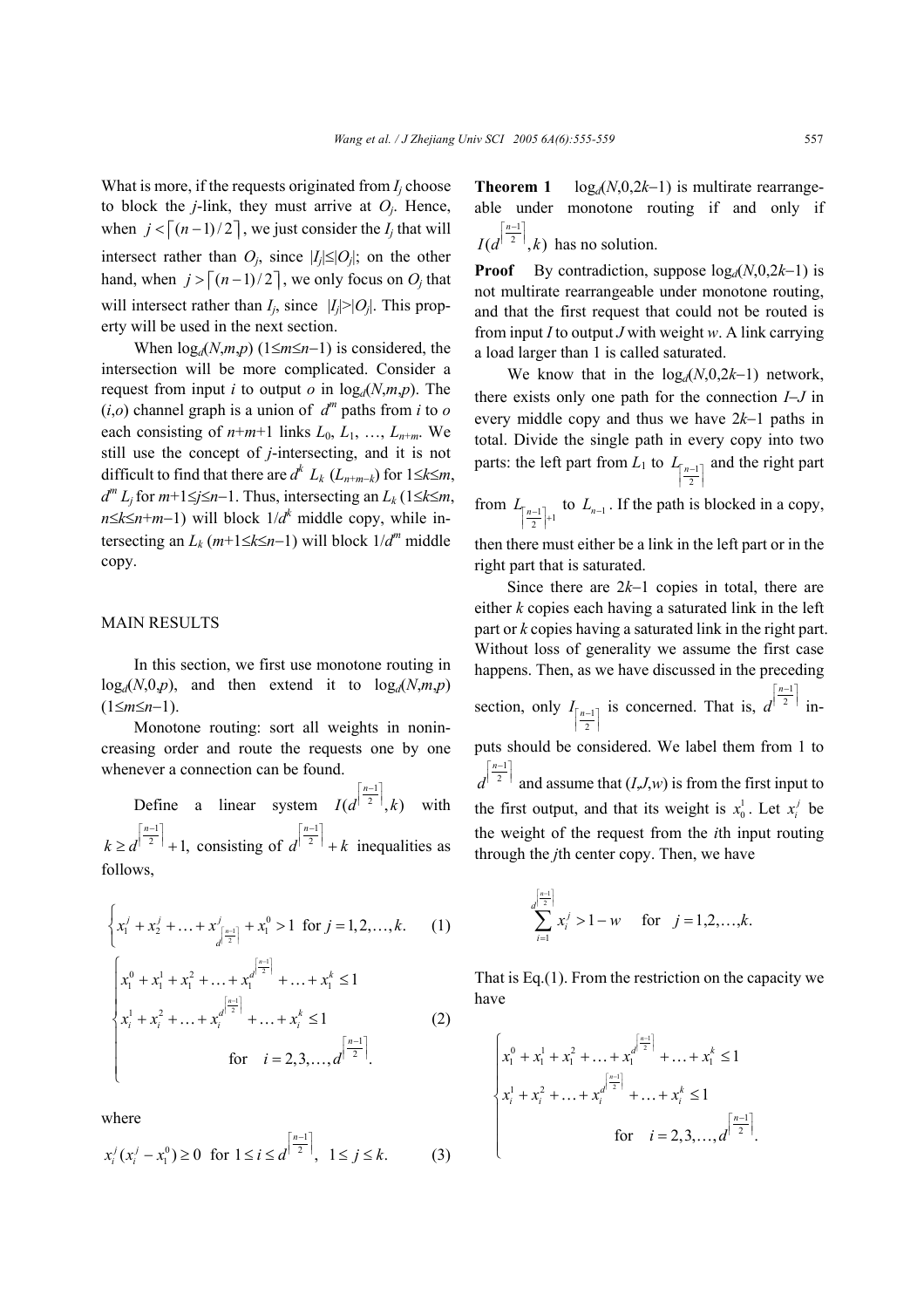That is Eq.(2). In addition, Eq.(3) are satisfied, since  $x_i^j \ge x_i^0$ . Therefore, contradictions will happen if and only if system 1  $(d^{1/2-1},k)$ *n*  $I(d^{\left[\frac{n-1}{2}\right]},k)$  has a solution.

Lemma 1 1  $(d^{1/2-1},k)$ *n*  $I(d^{\left[\frac{n-1}{2}\right]},k)$  has a solution, then  $-d^{\left\lceil \frac{n-1}{2} \right\rceil}$ 

$$
\frac{1}{3} \ge x_1^0 > \frac{k - d^{\left| \frac{2}{2} \right|}}{k - 1}.
$$

**Proof** Summing all the inequalities in Eqs.(1) and

(2), respectively, we will obtain 
$$
\sum_{i=1}^{\lfloor \frac{n-1}{2} \rfloor} \sum_{j=1}^{k} x_i^j + kx_1^0 > k,
$$

and 
$$
\sum_{j=1}^{k} \sum_{i=1}^{\lfloor \frac{n-1}{2} \rfloor} x_i^j + x_1^0 \leq d^{\left\lceil \frac{n-1}{2} \right\rceil}.
$$

Thus we have 1  $(k-1)x_1^0 > k - d^{1-2}$ . *n*  $(k-1)x_1^0 > k-d^{\left[\frac{n-1}{2}\right]}$ . The reason why  $1/3 \ge x_1^0$  is similar to the reason in Hu's paper. Suppose to the contrary that  $x_1^0 > 1/3$ . Without loss of generality, we suppose  $x_1^1 > 0$  and  $x_2^1 > 0$ . Furthermore, we assume  $x_2^2$ ,  $x_3^2 > 0$ , and  $x_3^3 > 0$ ,  $x_4^3 > 0$ , ..., and so on. Then, under the constraints Eq.(2) there are at most *k*−1 inequalities in Eq.(1) that can be satisfied at the same time, and a contradiction occurs.

**Corollary 1**  1  $(d^{1/2-1},k)$ *n*  $I(d^{\left[\frac{n-1}{2}\right]},k)$  has no solution if  $\frac{3}{2}d^{\left[\frac{n-1}{2}\right]}-\frac{1}{2}.$  $k > \frac{3}{2} d^{\left\lceil \frac{n-1}{2} \right\rceil} -$ 

**Proof** It can easily be induced from Lemma 1.

In the following, we extend the result to  $log_d(N,m,p)$  for general  $m>0$ . The three similar equation systems as Eqs.(1), (2), (3) presented above are called 1  $(d^{1 \ 2 \ 1},k).$ *n m*  $I(d^{\left|\frac{n+m-1}{2}\right|},k)$ 

$$
\begin{cases}\n\frac{1}{d}(x_1^0 + x_1^j + x_2^j + \dots + x_d^j) + \frac{1}{d^2}(x_{d+1}^j + x_{d+2}^j + \dots + x_{d^2}^j) \\
+ \dots + \frac{1}{d^m}(x_{d^{m-1}+1}^j + x_{d^{m-1}+2}^j + \dots + x_{d^m}^j) \\
+ \frac{1}{d^m}\left(x_{d^{m}+1}^j + x_{d^{m}+2}^j + \dots + x_{d^{\lfloor \frac{n+m-1}{2} \rfloor}}^j\right) > 1 \\
\text{for } j = 1, 2, \dots, k.\n\end{cases} \tag{4}
$$

and  
\n
$$
\begin{cases}\nx_1^0 + x_1^1 + x_1^2 + \dots + x_1^{d^{\left[\frac{n+m-1}{2}\right]}} + \dots + x_1^k \le 1 \\
x_i^1 + x_i^2 + \dots + x_i^{d^{\left[\frac{n+m-1}{2}\right]}} + \dots + x_i^k \le 1 \\
\text{for } i = 2, 3, \dots, d^{\left[\frac{n+m-1}{2}\right]},\n\end{cases}
$$
\n(5)

where

,

$$
x_i^j (x_i^j - x_1^0) \ge 0 \text{ for } 1 \le i \le d^{\left[\frac{n+m-1}{2}\right]}, \ 1 \le j \le k \qquad (6)
$$

**Theorem 2** If and only if 1  $(d^{1-2-\frac{1}{2}},k)$ *n m*  $I(d^{\left|\frac{n+m-1}{2}\right|},k)$  has no solution, then log*d*(*N*,*m*,2*k*−1) is multirate rearrangeable under monotone routing.

**Proof** The method of contradiction will be used as in Theorem 1. Notice that the major difference between the two theorems lies in Eqs. $(1)$  and  $(4)$ . In fact, the difference is caused by the distinct properties of  $log_d(N,0,p)$  and  $log_d(N,m,p)$  for  $m>0$ . As discussed in Section 2, in  $log_d(N,0,p)$ , every middle copy has only one path from *I* to *J*, and blocking one link in the path will consume this copy, while in  $log_d(N,m,p)$  there are *d<sup>m</sup>* paths in every middle copy, and blocking one *Li* or *L*<sub>*i*+*m*−*i*</sub> for 1≤*i*≤*m* will block only 1/*d*<sup>*i*</sup> copy, while blocking  $L_i$  for  $m+1 \leq j \leq n-1$  will block only  $1/d^m$  copy. Hence,

$$
\frac{1}{d}x_1^0 + \sum_{p=1}^m \frac{1}{d^p} \sum_{i=d^{p-1}+1}^{d^p} x_i^j + \frac{1}{d^m} \sum_{i=d^m+1}^{\left[\frac{n+m-1}{2}\right]} x_i^j > 1,
$$
  
for  $j = 1, 2, ..., k$ .

And the other part of the proof is the same.

Summing the inequalities in Eqs.(4) and (5), respectively, we obtain

$$
\frac{k}{d}x_1^0 + \sum_{p=1}^m \frac{1}{d^p} \sum_{j=1}^k \sum_{i=d^{p-1}+1}^{d^p} x_i^j + \frac{1}{d^m} \sum_{j=1}^k \sum_{i=d^m+1}^{d^{[\frac{n+m-1}{2}]} } x_i^j > k
$$

and

$$
\sum_{j=1}^k \sum_{i=1}^{d^{[\frac{n+m-1}{2}]}} x_i^j + x_1^0 \leq d^{[\frac{n+m-1}{2}]}.
$$